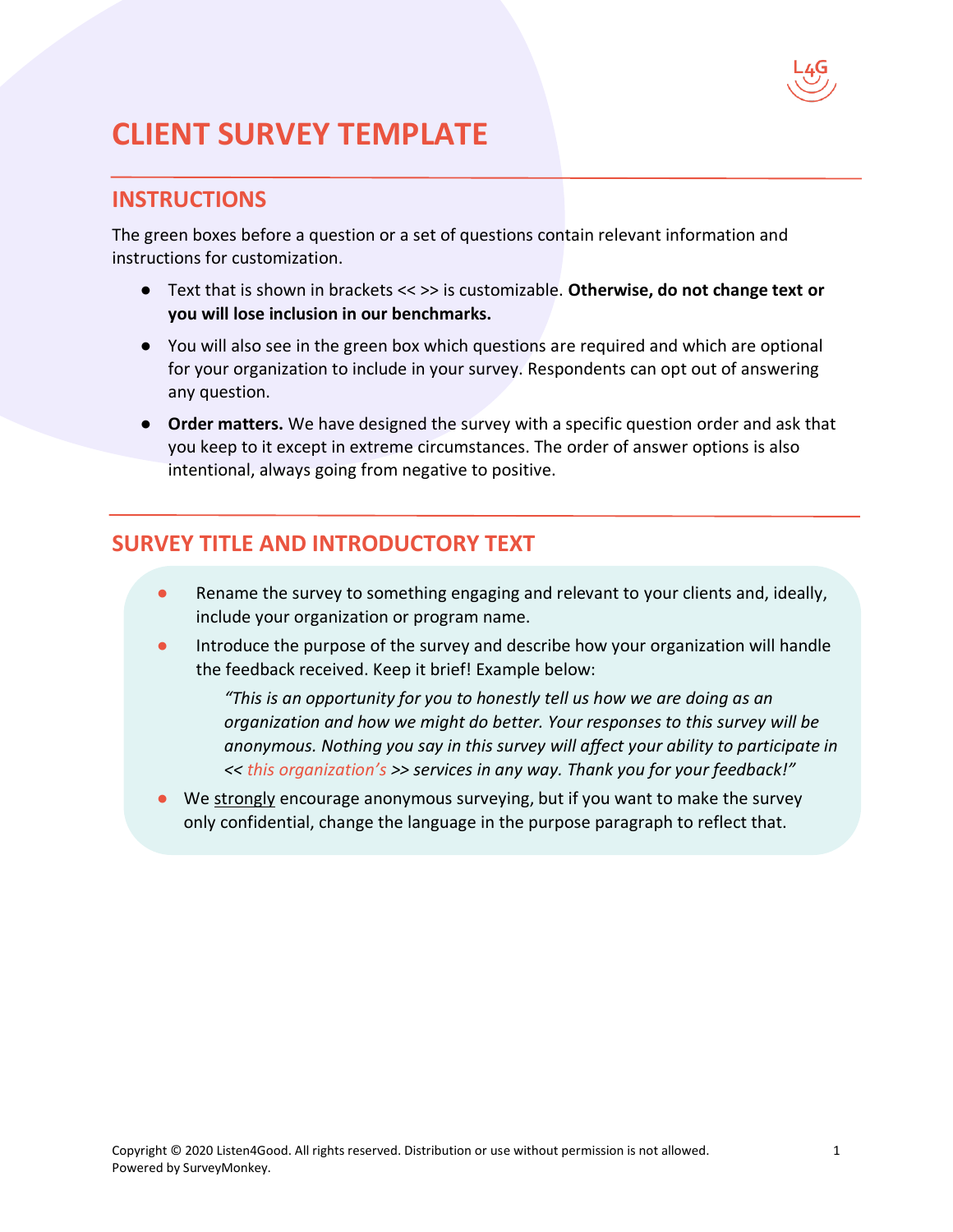

## **NET PROMOTER SYSTEM** / Q1–Q3

- **Q1–Q3 are required questions for you to include.**
- Replace << this organization >> with your organization or program name.
- Customize Q1 by choosing option a, b, or c. If you choose option c, limit the language you include to 140 characters or fewer.
- 1. How likely is it that you would recommend << this organization >> to << CUSTOMIZE WITH OPTION BELOW >>?
	- a. **Standard:** a friend or family member
	- b. **General qualifier:** a friend or family member who is in a similar situation to you
	- c. **Specific qualifier:** a friend or family member who needed <<Y>>

| Not likely<br>at all |        |        |              |   |         |   |                |        | Extremely<br>likely |
|----------------------|--------|--------|--------------|---|---------|---|----------------|--------|---------------------|
| $\Omega$             |        |        | $\mathbf{3}$ | 4 | - 5     | 6 | $\overline{7}$ | 8      | 10                  |
|                      | $\Box$ | $\Box$ |              |   | nn nn n |   |                | $\Box$ |                     |

\_\_\_\_\_\_\_\_\_\_\_\_\_\_\_\_\_\_\_\_\_\_\_\_\_\_\_\_\_\_\_\_\_\_\_\_\_\_\_\_\_\_\_\_\_\_\_\_\_\_\_\_\_\_\_\_\_\_\_\_\_\_\_\_

\_\_\_\_\_\_\_\_\_\_\_\_\_\_\_\_\_\_\_\_\_\_\_\_\_\_\_\_\_\_\_\_\_\_\_\_\_\_\_\_\_\_\_\_\_\_\_\_\_\_\_\_\_\_\_\_\_\_\_\_\_\_\_\_

\_\_\_\_\_\_\_\_\_\_\_\_\_\_\_\_\_\_\_\_\_\_\_\_\_\_\_\_\_\_\_\_\_\_\_\_\_\_\_\_\_\_\_\_\_\_\_\_\_\_\_\_\_\_\_\_\_\_\_\_\_\_\_\_

\_\_\_\_\_\_\_\_\_\_\_\_\_\_\_\_\_\_\_\_\_\_\_\_\_\_\_\_\_\_\_\_\_\_\_\_\_\_\_\_\_\_\_\_\_\_\_\_\_\_\_\_\_\_\_\_\_\_\_\_\_\_\_\_

- 2. What is << this organization >> good at?
- 3. What could << this organization >> do better?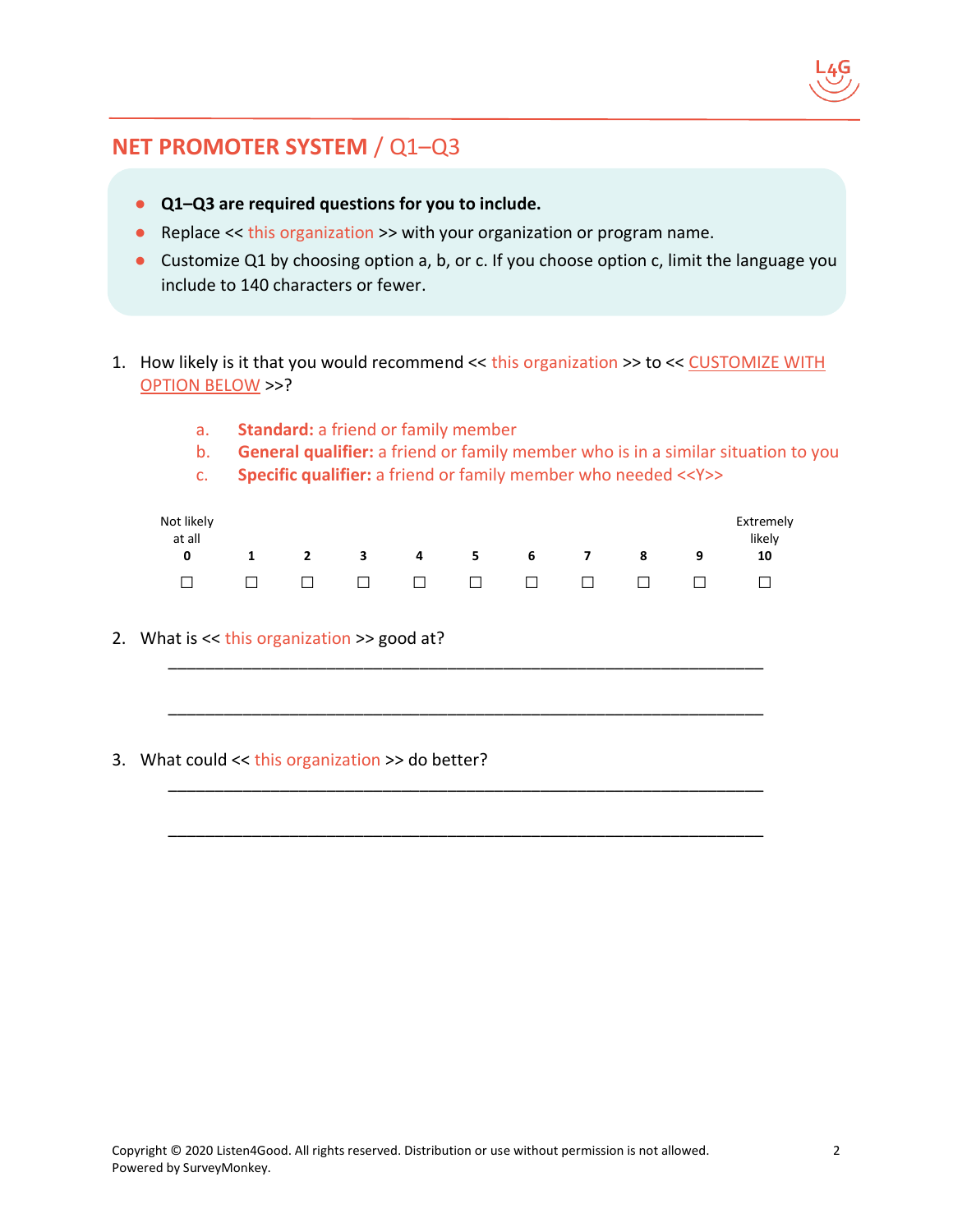

#### **EXPERIENCE QUESTIONS** / Q4–Q9

- **Q4 and Q5 are required questions for you to include.** Q5 may be customized if those who interact with clients have more specific titles than staff (e.g., advisors, case managers, volunteers, etc.).
- **Q6–Q9 are optional.** Include as many or none of these questions as you'd like depending on their relevance. They do not count toward your custom question limit.
- Q8 may be customized to suit your program model.
- Answer options to Q9 may not be customized. If different time periods make sense for your organization, delete the current Q9 and create a new custom question.
- 4. Overall, how well has << this organization >> met your needs?
	- o Not well at all
	- o A little bit
	- o Fairly well
	- o Very well
	- o Extremely well
- 5. How often << do staff at this organization >> treat you with respect?
	- o Never
	- o Rarely
	- o Sometimes
	- o Usually
	- o Always
- 6. How easy is it for you to get services at  $<<$  this organization >>?
	- o Not at all easy
	- $\circ$  A little bit easy
	- o Fairly easy
	- o Very easy
	- o Extremely easy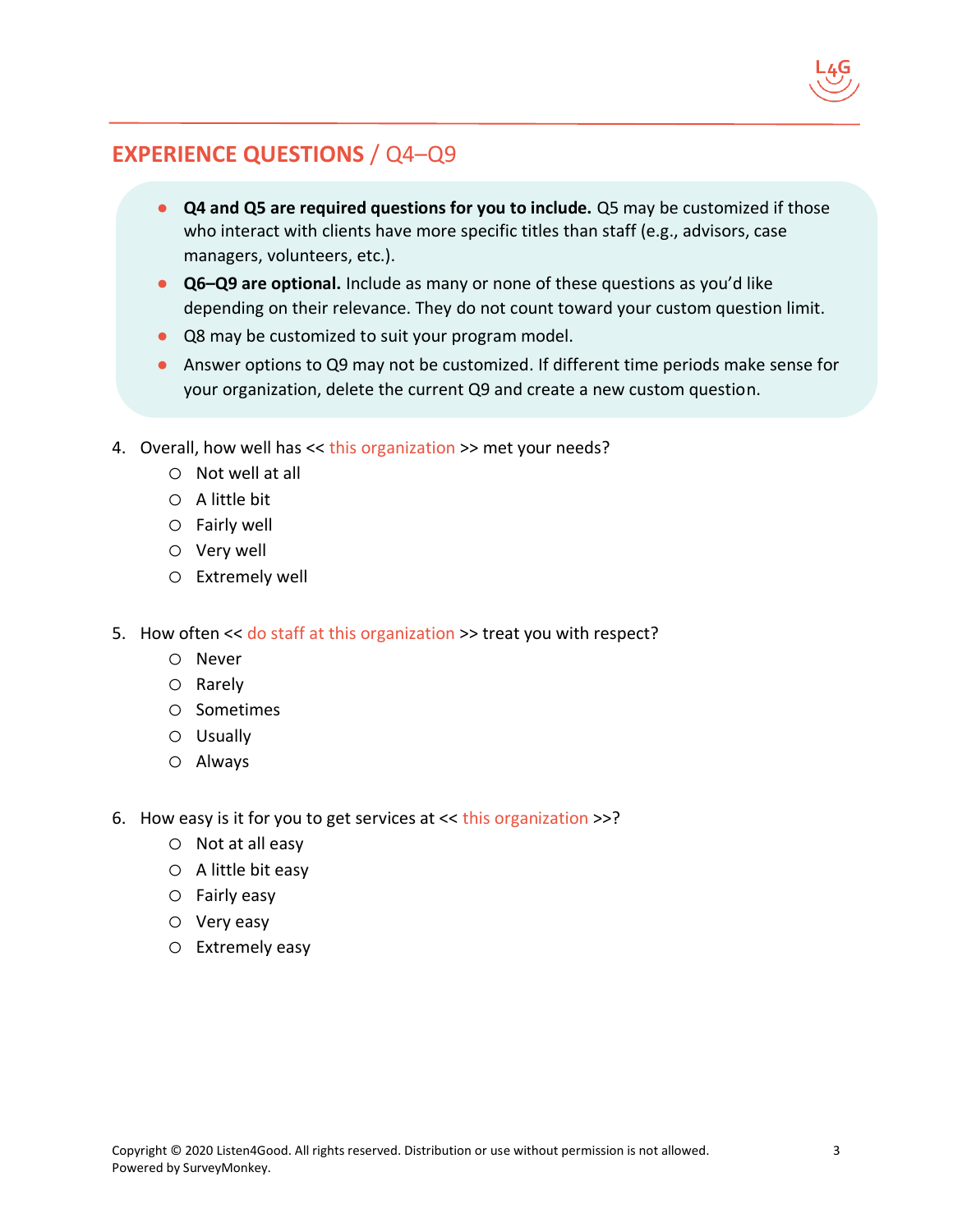

- 7. Please explain your answer.
- 8. How connected do you feel to << CUSTOMIZE WITH OPTION BELOW >> at << this organization >>?

\_\_\_\_\_\_\_\_\_\_\_\_\_\_\_\_\_\_\_\_\_\_\_\_\_\_\_\_\_\_\_\_\_\_\_\_\_\_\_\_\_\_\_\_\_\_\_\_\_\_\_\_\_\_\_\_\_\_\_\_\_\_\_\_

\_\_\_\_\_\_\_\_\_\_\_\_\_\_\_\_\_\_\_\_\_\_\_\_\_\_\_\_\_\_\_\_\_\_\_\_\_\_\_\_\_\_\_\_\_\_\_\_\_\_\_\_\_\_\_\_\_\_\_\_\_\_\_\_

- a. other participants [may be customized to suit your program model: e.g., "peers," "cohort," "other students"]
- b. staff [may be customized to suit your program model: e.g., "your mentor," "your case manager," "adults"]
- o Not at all connected
- o A little bit connected
- o Fairly connected
- o Very connected
- o Extremely connected
- 9. How often do you interact with << this organization >>?
	- o Every day
	- o A few times a week
	- o A few times a month
	- o Once a month
	- o Once every few months
	- o Less often than that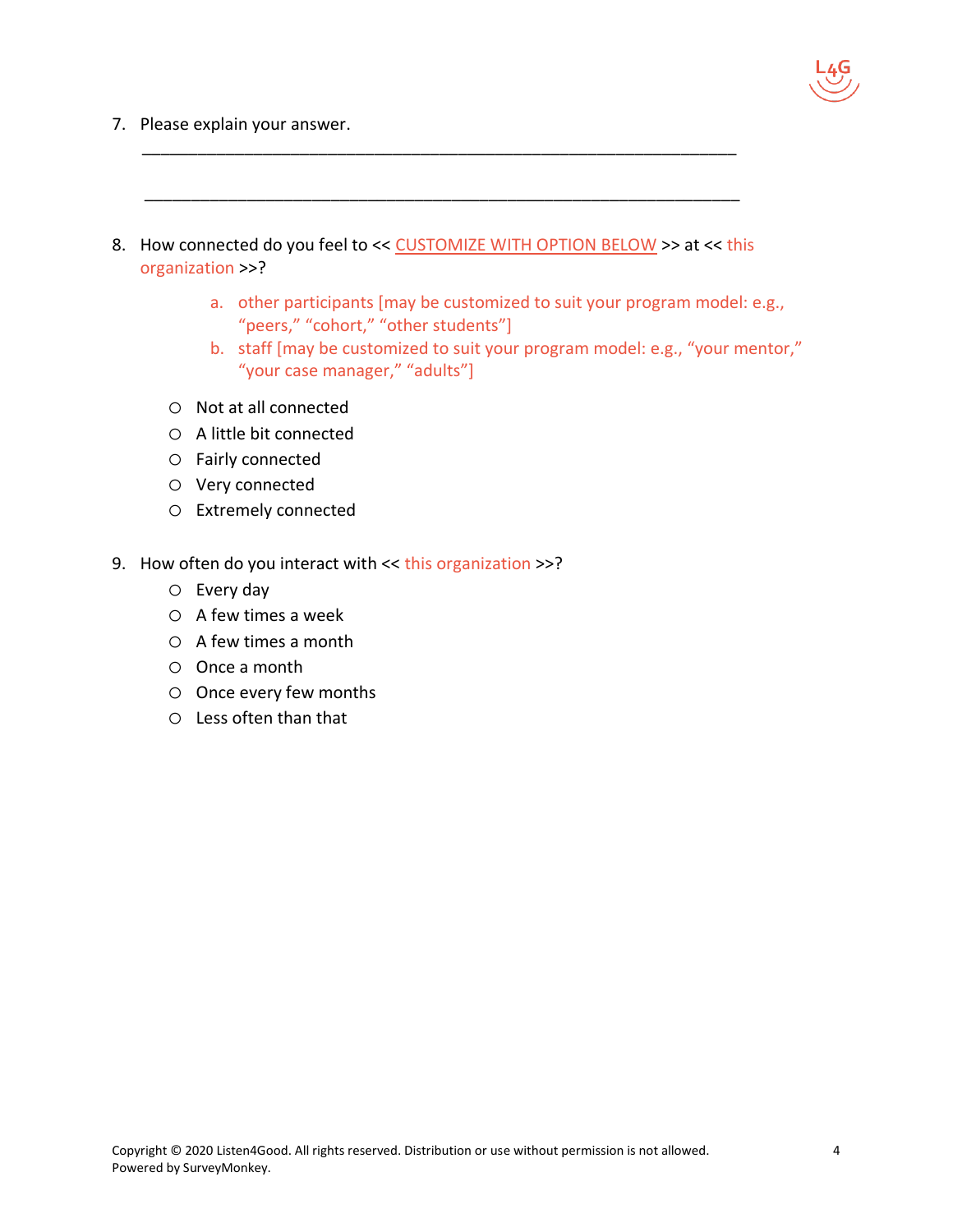

#### **CUSTOM QUESTIONS**

- You can add up to 7 custom questions to this survey, to be inserted before the final demographics section. **However, keep in mind that the goal is to keep the survey short, with approximately 15 questions in total.**
- **Custom questions are limited to multiple choice (i.e., choose one answer), checkboxes (i.e., check all that apply), or open ended (i.e., free-form) question types.** There are no matrices or ranked order question types available at this time.
- When possible, use similar answer options or rating scales as existing L4G questions.

<<< INSERT CUSTOM QUESTIONS OR DELETE SECTION >>>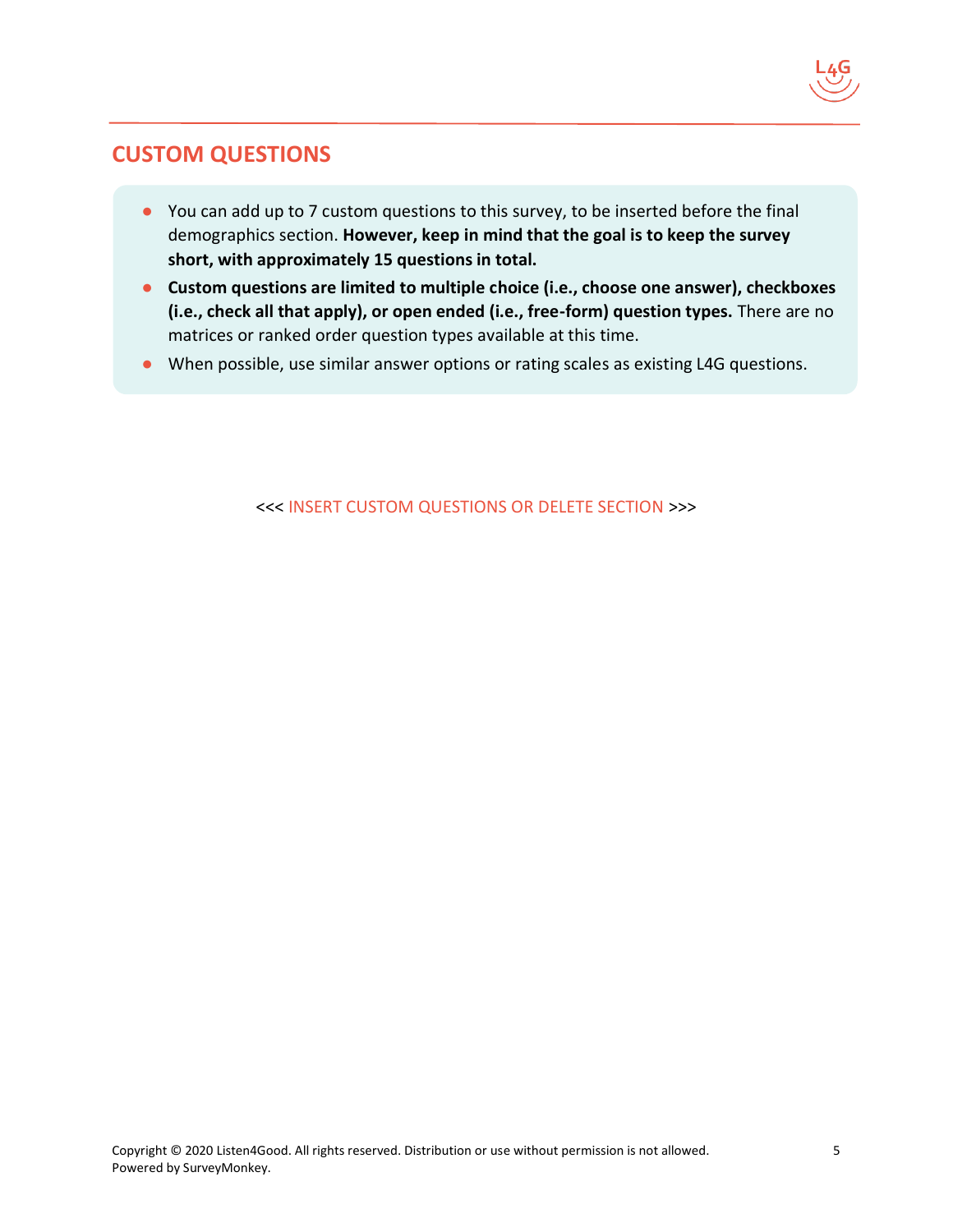

## **DEMOGRAPHIC QUESTIONS** / Q10–Q12

- These questions are useful for making sure you have a representative sample and for segmenting results as part of your analysis.
- Customize the answer options on Q10–Q12 so they are most relevant to your clients. The questions themselves cannot be customized and **are required of organizations participating in L4G**.
- If you'd like to add an additional demographic question, please do so in your custom questions.
- While these questions are required in your survey, respondents can opt out of answering if they desire.

*The following optional and confidential questions help us understand who we serve and how we can support you. Please find the options that are the best fit for you or please self-describe.* 

- 10. What is your age?
	- o 17 years or younger
	- $O$  18 24 years
	- $O$  25 34 years
	- $O$  35 44 years
	- $O$  45 54 years
	- $O$  55 64 years
	- $O$  65 74 years
	- o 75 years or older
- 11. Gender: How do you identify?
	- o Man
	- o Non-binary
	- o Woman
	- o Prefer to self-describe, below

Self-describe: